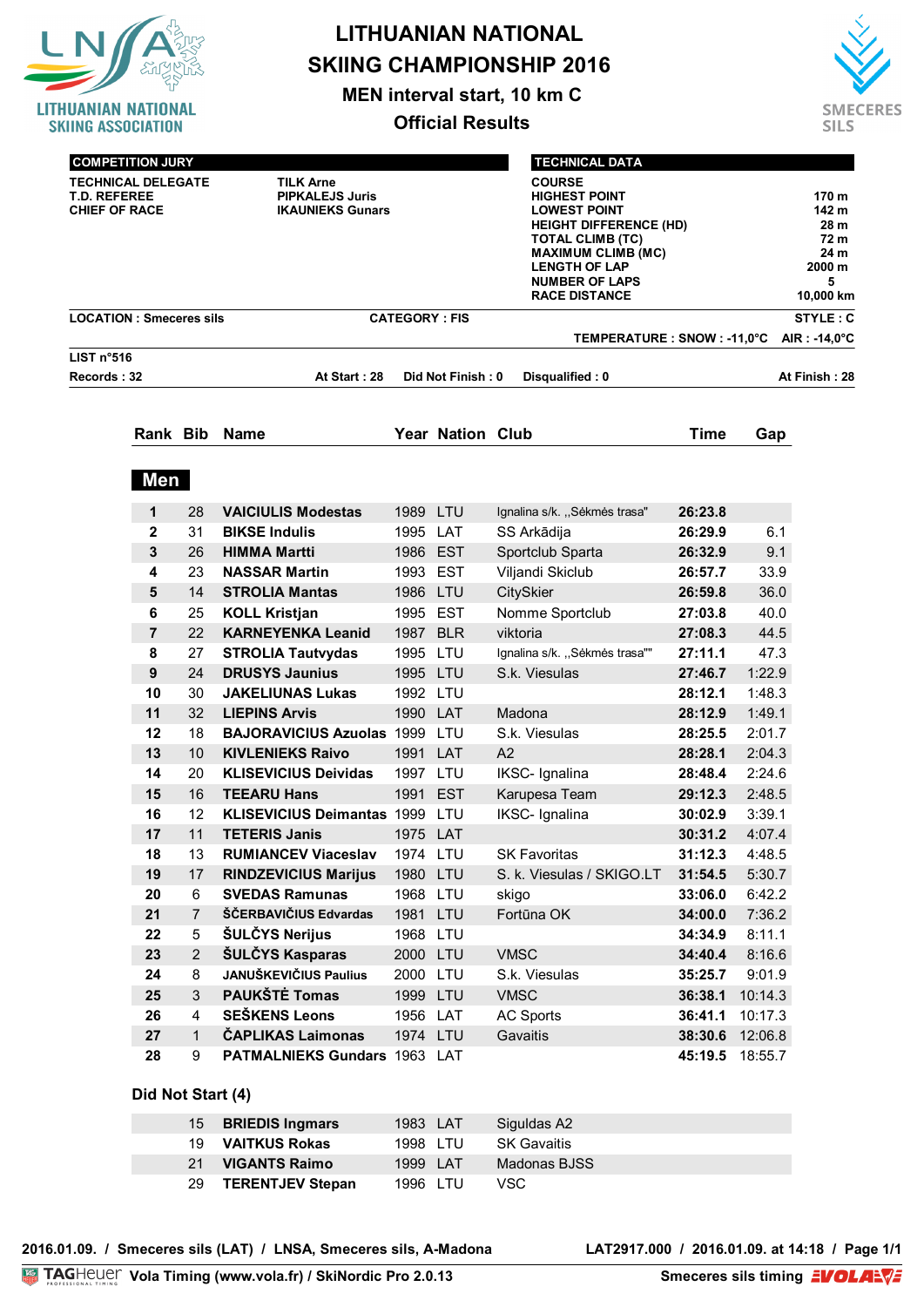

# **LITHUANIAN NATIONAL SKIING CHAMPIONSHIP 2016**

**WOMEN interval start, 5 km C**

**Official Results**



| <b>TECHNICAL DELEGATE</b><br><b>T.D. REFEREE</b><br><b>CHIEF OF RACE</b> |                | <b>COMPETITION JURY</b> | <b>TILK Arne</b><br><b>PIPKALEJS Juris</b><br><b>IKAUNIEKS Gunars</b> |          |                         | <b>HEIGHT DIFFERENCE (HD)</b><br><b>MAXIMUM CLIMB (MC)</b> | 170 m<br>142 m<br>28 m<br>72 m<br>24 m<br>2000 m<br>3<br>5,000 km |        |                       |  |  |  |
|--------------------------------------------------------------------------|----------------|-------------------------|-----------------------------------------------------------------------|----------|-------------------------|------------------------------------------------------------|-------------------------------------------------------------------|--------|-----------------------|--|--|--|
| <b>LOCATION: Smeceres sils</b>                                           |                |                         |                                                                       |          | <b>CATEGORY: FIS</b>    |                                                            |                                                                   |        |                       |  |  |  |
| LIST n <sup>°</sup> 516                                                  |                |                         |                                                                       |          |                         | TEMPERATURE : SNOW : -11,0°C                               |                                                                   |        | $AIR: -14.0^{\circ}C$ |  |  |  |
| Records: 22                                                              |                |                         | At Start: 19                                                          |          | Did Not Finish: 1       | Disqualified: 0                                            |                                                                   |        | At Finish: 18         |  |  |  |
|                                                                          |                |                         |                                                                       |          |                         |                                                            |                                                                   |        |                       |  |  |  |
|                                                                          |                |                         | Rank Bib Name                                                         |          | <b>Year Nation Club</b> |                                                            | <b>Time</b>                                                       | Gap    |                       |  |  |  |
|                                                                          |                | Women                   |                                                                       |          |                         |                                                            |                                                                   |        |                       |  |  |  |
|                                                                          | 1              | 22                      | <b>KAMINSKAYA Valiantsina</b>                                         | 1987 BLR |                         |                                                            | 15:39.2                                                           |        |                       |  |  |  |
|                                                                          | $\mathbf{2}$   | 19                      | <b>PEEK Seila</b>                                                     | 1996 EST |                         | Põhjakotkas, Viljandi                                      | 15:53.9                                                           | 14.7   |                       |  |  |  |
|                                                                          | 3              | 21                      | <b>KAZNACENKO Marija</b>                                              | 1993 LTU |                         | S/k. "Sėkmės trasa""                                       | 16:18.5                                                           | 39.3   |                       |  |  |  |
|                                                                          | 4              | 5                       | <b>DAUSHKANE Inga</b>                                                 | 1980 LAT |                         | SBK "Cēsis"                                                | 16:28.4                                                           | 49.2   |                       |  |  |  |
|                                                                          | 5              | 12                      | <b>SAMMEL Merili</b>                                                  | 1997 EST |                         | Viljandi SK                                                | 16:43.9                                                           | 1:04.7 |                       |  |  |  |
|                                                                          | 6              | 6                       | <b>KIHUOJA Triin</b>                                                  | 1997     | <b>EST</b>              | SK Jõulu                                                   | 17:28.3                                                           | 1:49.1 |                       |  |  |  |
|                                                                          | $\overline{7}$ | 11                      | <b>BILIUNAITE Martyna</b>                                             | 1999 LTU |                         | <b>Utenos DSC</b>                                          | 17:48.5                                                           | 2:09.3 |                       |  |  |  |
|                                                                          | 8              | 18                      | <b>KLAUZA Laima</b>                                                   | 1969 LAT |                         | Carnikavas sporta centrs                                   | 18:08.8                                                           | 2:29.6 |                       |  |  |  |
|                                                                          | 9              | 15                      | <b>KOVALOVA Natalija</b>                                              | 1993 LAT |                         | Kraslavas sporta skola                                     | 18:16.4                                                           | 2:37.2 |                       |  |  |  |
|                                                                          | 10             | 16                      | <b>AUZINA Kitija</b>                                                  | 1996 LAT |                         | Madonas BJSS                                               | 18:37.6                                                           | 2:58.4 |                       |  |  |  |
|                                                                          | 11             | 14                      | <b>MOSTACO GUIDOLIN Leila</b>                                         | 1983     | <b>BRA</b>              | <b>Team WindChill</b>                                      | 19:24.0                                                           | 3:44.8 |                       |  |  |  |
|                                                                          | 12             | 4                       | KONSTANTINOVICA Jolanta 1998                                          |          | LAT                     | Kraslavas sporta skola                                     | 19:50.1                                                           | 4:10.9 |                       |  |  |  |
|                                                                          | 13             | 13                      | <b>KASTANAUSKAITE Ugne</b>                                            | 1998 LTU |                         | <b>IKSC- Ignalina</b>                                      | 19:55.8                                                           | 4:16.6 |                       |  |  |  |
|                                                                          | 14             | 17                      | <b>BUKOVSKYTE Neda</b>                                                | 1997 LTU |                         | Utenos DSC                                                 | 20:08.4                                                           | 4:29.2 |                       |  |  |  |
|                                                                          | 15             | $\overline{7}$          | <b>ZAKE Madara</b>                                                    | 1998 LAT |                         | Cesis                                                      | 21:03.8                                                           | 5:24.6 |                       |  |  |  |
|                                                                          | 16             | 3                       | <b>JEGORCENKO Snezana</b>                                             | 1999 LAT |                         | Kraslavas sporta skola                                     | 21:22.5                                                           | 5:43.3 |                       |  |  |  |
|                                                                          | 17             | $\mathbf{1}$            | Citovičiūtė Violeta                                                   |          | 2000 LTU                | <b>VMSC</b>                                                | 22:16.5 6:37.3                                                    |        |                       |  |  |  |
|                                                                          | 18             | 2                       | <b>Patmalniece Rūta</b>                                               | 1997 LAT |                         |                                                            | 24:14.8                                                           | 8:35.6 |                       |  |  |  |
|                                                                          |                | Did Not Start (3)       |                                                                       |          |                         |                                                            |                                                                   |        |                       |  |  |  |
|                                                                          |                | 8                       | <b>UMBRASAITE Juste</b>                                               | 2000 LTU |                         | <b>SK Gavaitis</b>                                         |                                                                   |        |                       |  |  |  |
|                                                                          |                | 9                       | <b>KONOVALOVA Anna</b>                                                | 1996 LAT |                         | A <sub>2</sub>                                             |                                                                   |        |                       |  |  |  |
|                                                                          |                | 20                      | <b>ILIC Anja</b>                                                      | 1998 SRB |                         |                                                            |                                                                   |        |                       |  |  |  |
|                                                                          |                |                         | Did Not Finish (1)                                                    |          |                         |                                                            |                                                                   |        |                       |  |  |  |
|                                                                          |                | 10 <sup>°</sup>         | <b>BERGFELDE Paula</b>                                                | 1998 LAT |                         | SS Arkadija                                                |                                                                   |        |                       |  |  |  |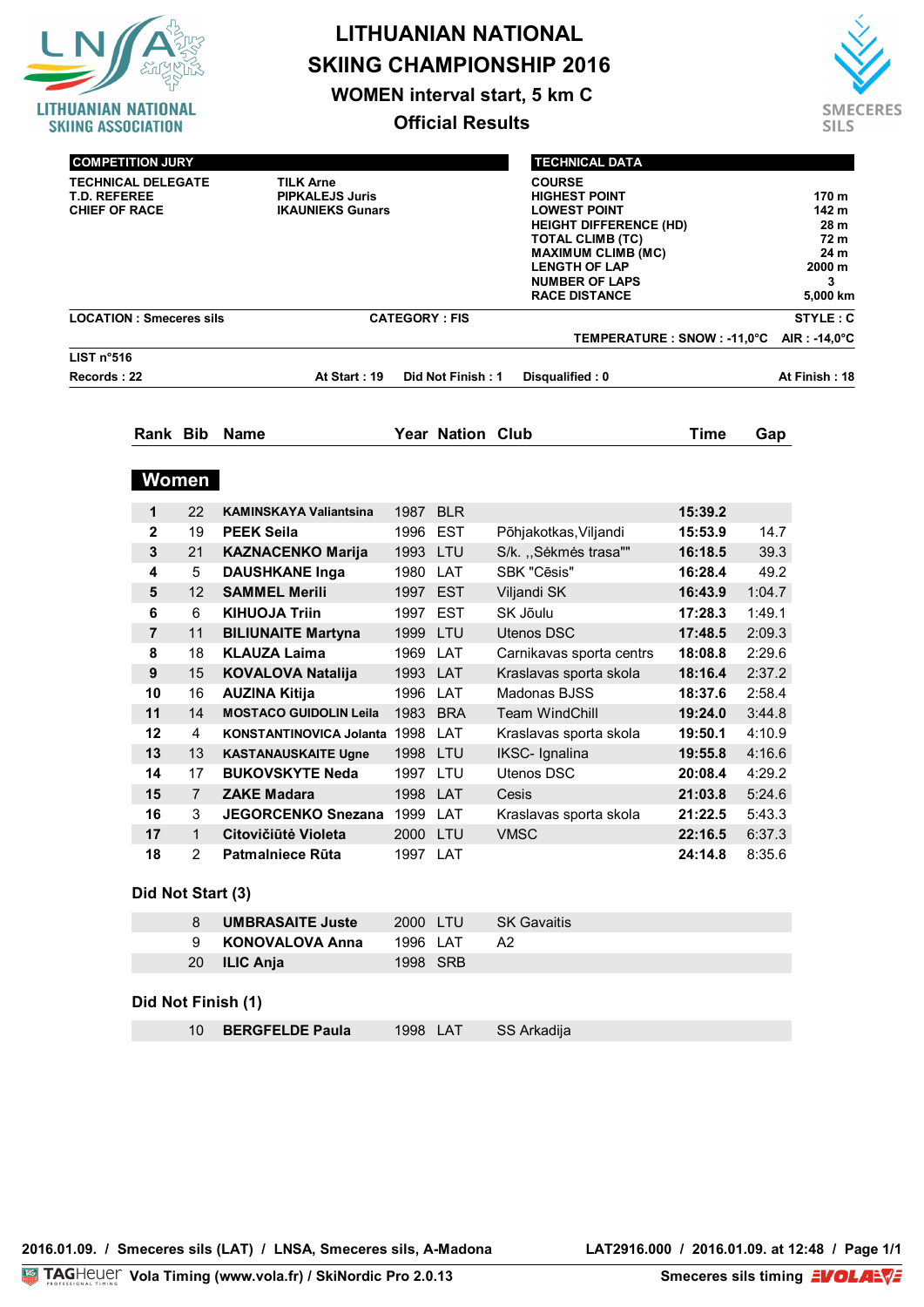

### **LITHUANIAN NATIONAL SKIING CHAMPIONSHIP 2016**

**MEN interval start, 10 km C**

**Inter results**



|                         | <b>COMPETITION JURY</b>                |                                                   |                                                                       |              |                                                                                                                                                                                                                         |                   |                    |                 | <b>TECHNICAL DATA</b> |              |                              |                                                                    |                    |                  |  |  |
|-------------------------|----------------------------------------|---------------------------------------------------|-----------------------------------------------------------------------|--------------|-------------------------------------------------------------------------------------------------------------------------------------------------------------------------------------------------------------------------|-------------------|--------------------|-----------------|-----------------------|--------------|------------------------------|--------------------------------------------------------------------|--------------------|------------------|--|--|
|                         | <b>T.D. REFEREE</b>                    | <b>TECHNICAL DELEGATE</b><br><b>CHIEF OF RACE</b> | <b>TILK Arne</b><br><b>PIPKALEJS Juris</b><br><b>IKAUNIEKS Gunars</b> |              | <b>COURSE</b><br><b>HIGHEST POINT</b><br><b>LOWEST POINT</b><br><b>HEIGHT DIFFERENCE (HD)</b><br>TOTAL CLIMB (TC)<br><b>MAXIMUM CLIMB (MC)</b><br><b>LENGTH OF LAP</b><br><b>NUMBER OF LAPS</b><br><b>RACE DISTANCE</b> |                   |                    |                 |                       |              |                              | 170 m<br>142 m<br>28 m<br>72 m<br>24 m<br>2000 m<br>5<br>10,000 km |                    |                  |  |  |
|                         |                                        | <b>LOCATION: Smeceres sils</b>                    |                                                                       |              | <b>CATEGORY: FIS</b>                                                                                                                                                                                                    |                   |                    |                 |                       |              |                              |                                                                    |                    | STYLE: C         |  |  |
|                         |                                        |                                                   |                                                                       |              |                                                                                                                                                                                                                         |                   |                    |                 |                       |              | TEMPERATURE : SNOW : -11,0°C |                                                                    | AIR : -14,0°C      |                  |  |  |
|                         | LIST n <sup>°</sup> 516<br>Records: 32 |                                                   |                                                                       | At Start: 28 |                                                                                                                                                                                                                         | Did Not Finish: 0 |                    | Disqualified: 0 |                       |              |                              |                                                                    | At Finish : 28     |                  |  |  |
|                         |                                        |                                                   |                                                                       |              |                                                                                                                                                                                                                         |                   |                    |                 |                       |              |                              |                                                                    |                    |                  |  |  |
| Rank                    | <b>Bib</b>                             | <b>Name</b>                                       | Inter 1 (Rank)                                                        |              | Inter 2 (Rank)                                                                                                                                                                                                          |                   | Inter 3 (Rank)     |                 | Inter 4 (Rank)        |              | Inter 5 (Rank)               |                                                                    | Time               | Gap              |  |  |
| <b>Men</b>              |                                        |                                                   |                                                                       |              |                                                                                                                                                                                                                         |                   |                    |                 |                       |              |                              |                                                                    |                    |                  |  |  |
| 1                       | 28                                     | <b>VAICIULIS Modestas</b>                         | 4:53.0                                                                | (2)          | 9:58.9                                                                                                                                                                                                                  | (1)               | 15:18.2            | (1)             | 20:38.0               | (1)          | 25:57.5                      | (1)                                                                | 26:23.8            |                  |  |  |
| 2                       | 31                                     | <b>BIKSE Indulis</b>                              | 4:49.3                                                                | (1)          | 10:02.6                                                                                                                                                                                                                 | (2)               | 15:23.1            | (2)             | 20:42.1               | (2)          | 26:02.3                      | (2)                                                                | 26:29.9            | 6.1              |  |  |
| 3                       | 26                                     | <b>HIMMA Martti</b>                               | 4:59.5                                                                | (4)          | 10:13.2                                                                                                                                                                                                                 | (3)               | 15:33.9            | (3)             | 20:54.8               | (3)          | 26:07.9                      | (3)                                                                | 26:32.9            | 9.1              |  |  |
| 4                       | 23                                     | <b>NASSAR Martin</b>                              | 5:00.1                                                                | (5)          | 10:18.0                                                                                                                                                                                                                 | (5)               | 15:40.7            | (4)             | 21:10.0               | (4)          | 26:32.4                      | (4)                                                                | 26:57.7            | 33.9             |  |  |
| 5                       | 14                                     | <b>STROLIA Mantas</b>                             | 5:08.0                                                                | (7)          | 10:29.1                                                                                                                                                                                                                 | (7)               | 15:50.9            | (8)             | 21:14.9               | (7)          | 26:34.2                      | (5)                                                                | 26:59.8            | 36.0             |  |  |
| 6                       | 25                                     | <b>KOLL Kristjan</b>                              | 5:02.5                                                                | (6)          | 10:26.7                                                                                                                                                                                                                 | (6)               | 15:50.7            | (7)             | 21:21.6               | (8)          | 26:38.6                      | (6)                                                                | 27:03.8            | 40.0             |  |  |
| $\overline{\mathbf{r}}$ | 22                                     | <b>KARNEYENKA Leanid</b>                          | 4:56.0                                                                | (3)          | 10:14.5                                                                                                                                                                                                                 | (4)               | 15:40.9            | (5)             | 21:12.1               | (5)          | 26:41.2                      | (7)                                                                | 27:08.3            | 44.5             |  |  |
| 8<br>9                  | 27<br>24                               | <b>STROLIA Tautvydas</b><br><b>DRUSYS Jaunius</b> | 5:10.2<br>5:10.4                                                      | (8)          | 10:29.7<br>10:38.4                                                                                                                                                                                                      | (8)               | 15:49.9<br>16:12.2 | (6)             | 21:13.5<br>21:49.8    | (6)          | 26:45.0<br>27:18.8           | (8)                                                                | 27:11.1<br>27:46.7 | 47.3<br>1:22.9   |  |  |
| 10                      | 30                                     | <b>JAKELIUNAS Lukas</b>                           | 5:10.9                                                                | (9)<br>(10)  | 10:40.3                                                                                                                                                                                                                 | (9)<br>(10)       | 16:23.6            | (9)<br>(11)     | 22:00.5               | (9)<br>(10)  | 27:43.7                      | (9)<br>(10)                                                        | 28:12.1            | 1:48.3           |  |  |
| 11                      | 32                                     | <b>LIEPINS Arvis</b>                              | 5:15.5                                                                | (11)         | 10:47.7                                                                                                                                                                                                                 | (12)              | 16:21.9            | (10)            | 22:02.0               | (11)         | 27:46.2                      | (11)                                                               | 28:12.9            | 1:49.1           |  |  |
| 12                      | 18                                     | <b>BAJORAVICIUS Azuolas</b>                       | 5:17.5                                                                | (13)         | 10:50.0                                                                                                                                                                                                                 | (14)              | 16:30.1            | (13)            | 22:14.4               | (13)         | 27:58.4                      | (12)                                                               | 28:25.5            | 2:01.7           |  |  |
| 13                      | 10                                     | <b>KIVLENIEKS Raivo</b>                           | 5:15.7                                                                | (12)         | 10:48.3                                                                                                                                                                                                                 | (13)              | 16:27.6            | (12)            | 22:13.5               | (12)         | 28:00.0                      | (13)                                                               | 28:28.1            | 2:04.3           |  |  |
| 14                      | 20                                     | <b>KLISEVICIUS Deividas</b>                       | 5:28.7                                                                | (15)         | 11:10.8                                                                                                                                                                                                                 | (15)              | 16:49.0            | (15)            | 22:33.6               | (14)         | 28:21.8                      | (14)                                                               | 28:48.4            | 2:24.6           |  |  |
| 15                      | 16                                     | <b>TEEARU Hans</b>                                | 5:19.9                                                                | (14)         | 10:40.9                                                                                                                                                                                                                 | (11)              | 16:34.4            | (14)            | 22:36.6               | (15)         | 28:40.8                      | (15)                                                               | 29:12.3            | 2:48.5           |  |  |
| 16                      | 12                                     | <b>KLISEVICIUS Deimantas</b>                      | 5:39.0                                                                | (17)         | 11:27.4                                                                                                                                                                                                                 | (16)              | 17:30.6            | (16)            | 23:30.7               | (16)         | 29:35.7                      | (16)                                                               | 30:02.9            | 3:39.1           |  |  |
| 17                      | 11                                     | <b>TETERIS Janis</b>                              | 5:40.5                                                                | (18)         | 11:48.6                                                                                                                                                                                                                 | (17)              | 17:52.2            | (17)            | 23:59.8               | (17)         | 30:01.2                      | (17)                                                               | 30:31.2            | 4:07.4           |  |  |
| 18                      | 13                                     | <b>RUMIANCEV Viaceslav</b>                        | 5:53.3                                                                | (19)         | 12:03.8                                                                                                                                                                                                                 | (19)              | 18:14.4            | (18)            | 24:31.1               | (18)         | 30:43.0                      | (18)                                                               | 31:12.3            | 4:48.5           |  |  |
| 19                      | 17                                     | <b>RINDZEVICIUS Marijus</b>                       | 5:31.8                                                                | (16)         | 11:51.6                                                                                                                                                                                                                 | (18)              | 18:31.5            | (19)            | 25:05.3               | (19)         | 31:24.7                      | (19)                                                               | 31:54.5            | 5:30.7           |  |  |
| 20<br>21                | 6<br>$\overline{7}$                    | <b>SVEDAS Ramunas</b><br>ŠČERBAVIČIUS Edvardas    | $6:11.6$ (21)                                                         |              | 12:45.5<br>12:51.4                                                                                                                                                                                                      | (20)              | 19:16.2<br>19:42.0 | (20)            | 25:58.4               | (20)         | 32:35.7                      | (20)                                                               | 33:06.0<br>34:00.0 | 6:42.2<br>7:36.2 |  |  |
| 22                      | 5                                      | ŠULČYS Nerijus                                    | 6:14.1<br>6:15.8                                                      | (22)<br>(24) | 13:07.2                                                                                                                                                                                                                 | (21)<br>(24)      | 20:03.4            | (21)<br>(23)    | 26:39.3<br>27:00.4    | (21)<br>(22) | 33:27.7<br>34:01.2           | (21)<br>(22)                                                       | 34:34.9            | 8:11.1           |  |  |
| 23                      | 2                                      | ŠULČYS Kasparas                                   | 6:14.4                                                                | (23)         | 13:00.8                                                                                                                                                                                                                 | (22)              | 19:53.1            | (22)            | 27:05.9               | (23)         | 34:07.3                      | (23)                                                               | 34:40.4            | 8:16.6           |  |  |
| 24                      | 8                                      | JANUŠKEVIČIUS Paulius                             | 6:30.1                                                                | (25)         | 13:22.9                                                                                                                                                                                                                 | (25)              | 20:26.6            | (24)            | 27:39.6               | (24)         | 34:53.6                      | (24)                                                               | 35:25.7            | 9:01.9           |  |  |
| 25                      | 3                                      | PAUKŠTĖ Tomas                                     | 6:09.7                                                                | (20)         | 13:07.0                                                                                                                                                                                                                 | (23)              | 20:45.8            | (25)            | 28:33.8               | (25)         | 36:03.9                      | (25)                                                               | 36:38.1            | 10:14.3          |  |  |
| 26                      | 4                                      | <b>SEŠKENS Leons</b>                              | 6:35.0                                                                | (26)         | 13:46.5                                                                                                                                                                                                                 | (26)              | 21:09.6            | (26)            | 28:38.4               | (26)         | 36:05.6                      | (26)                                                               | 36:41.1            | 10:17.3          |  |  |
| 27                      | 1                                      | ČAPLIKAS Laimonas                                 | $6:48.2$ (27)                                                         |              | 14:31.0                                                                                                                                                                                                                 | (27)              | 22:19.6            | (27)            | 30:06.5               | (27)         | 37:50.8                      | (27)                                                               | 38:30.6            | 12:06.8          |  |  |
| 28                      | 9                                      | <b>PATMALNIEKS Gundars</b>                        | $8:27.3$ (28)                                                         |              | 17:21.7                                                                                                                                                                                                                 | (28)              | 26:26.4            | (28)            | 35:26.3               | (28)         | 44:39.3                      | (28)                                                               | 45:19.5            | 18:55.7          |  |  |

#### **Did Not Start (4)**

- 15 **BRIEDIS Ingmars**
- 19 **VAITKUS Rokas**
- 21 **VIGANTS Raimo**
- 29 **TERENTJEV Stepan**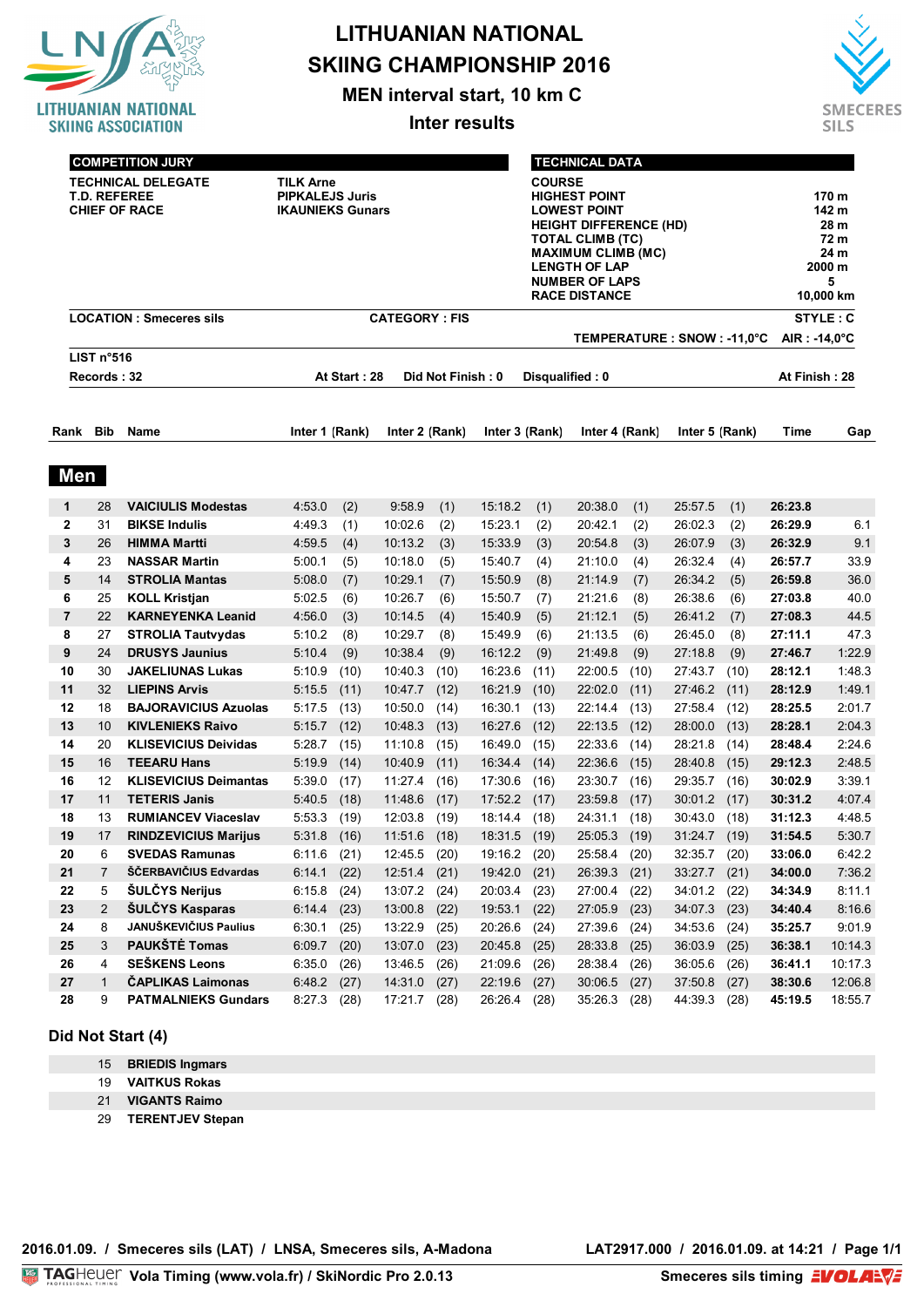

## **LITHUANIAN NATIONAL SKIING CHAMPIONSHIP 2016**

**WOMEN interval start, 5 km C**

**Inter times**



| <b>COMPETITION JURY</b>                                                  |              |                                                                       |                      | <b>TECHNICAL DATA</b> |                                                                                                                                                                                                                                |                 |              |      |                              |               |
|--------------------------------------------------------------------------|--------------|-----------------------------------------------------------------------|----------------------|-----------------------|--------------------------------------------------------------------------------------------------------------------------------------------------------------------------------------------------------------------------------|-----------------|--------------|------|------------------------------|---------------|
| <b>TECHNICAL DELEGATE</b><br><b>T.D. REFEREE</b><br><b>CHIEF OF RACE</b> |              | <b>TILK Arne</b><br><b>PIPKALEJS Juris</b><br><b>IKAUNIEKS Gunars</b> |                      |                       | <b>COURSE</b><br><b>HIGHEST POINT</b><br><b>LOWEST POINT</b><br><b>HEIGHT DIFFERENCE (HD)</b><br><b>TOTAL CLIMB (TC)</b><br><b>MAXIMUM CLIMB (MC)</b><br><b>LENGTH OF LAP</b><br><b>NUMBER OF LAPS</b><br><b>RACE DISTANCE</b> |                 |              |      |                              |               |
| <b>LOCATION: Smeceres sils</b>                                           |              |                                                                       | <b>CATEGORY: FIS</b> |                       |                                                                                                                                                                                                                                |                 |              |      | STYLE: C                     |               |
| LIST n°516                                                               |              |                                                                       |                      |                       |                                                                                                                                                                                                                                |                 |              |      | TEMPERATURE : SNOW : -11,0°C | AIR: -14,0°C  |
| Records: 22                                                              |              | At Start: 19                                                          |                      | Did Not Finish: 1     |                                                                                                                                                                                                                                | Disqualified: 0 |              |      |                              | At Finish: 18 |
|                                                                          |              | Rank Bib Name                                                         | Inter 1 Rank         |                       | Inter 2 Rank                                                                                                                                                                                                                   |                 | Inter 3 Rank |      | Time                         | Gap           |
|                                                                          | <b>Women</b> |                                                                       |                      |                       |                                                                                                                                                                                                                                |                 |              |      |                              |               |
| 1                                                                        | 22           | <b>KAMINSKAYA Valiantsina</b>                                         | 2:26.8               | (1)                   | 8:41.5                                                                                                                                                                                                                         | (1)             | 15:09.3      | (1)  | 15:39.2                      |               |
| $\mathbf{2}$                                                             | 19           | <b>PEEK Seila</b>                                                     | 2:29.5               | (2)                   | 8:52.4                                                                                                                                                                                                                         | (2)             | 15:21.8      | (2)  | 15:53.9                      | 14.7          |
| 3                                                                        | 21           | <b>KAZNACENKO Marija</b>                                              | 2:37.9               | (4)                   | 9:10.9                                                                                                                                                                                                                         | (3)             | 15:47.5      | (3)  | 16:18.5                      | 39.3          |
| 4                                                                        | 5            | <b>DAUSHKANE Inga</b>                                                 | 2:35.7               | (3)                   | 9:19.9                                                                                                                                                                                                                         | (4)             | 15:55.3      | (4)  | 16:28.4                      | 49.2          |
| 5                                                                        | 12           | <b>SAMMEL Merili</b>                                                  | 2:40.8               | (5)                   | 9:28.2                                                                                                                                                                                                                         | (5)             | 16:10.1      | (5)  | 16:43.9                      | 1:04.7        |
| 6                                                                        | 6            | <b>KIHUOJA Triin</b>                                                  | 2:43.8               | (7)                   | 9:45.9                                                                                                                                                                                                                         | (6)             | 16:54.1      | (6)  | 17:28.3                      | 1:49.1        |
| 7                                                                        | 11           | <b>BILIUNAITE Martyna</b>                                             | 2:53.9               | (10)                  | 9:59.9                                                                                                                                                                                                                         | (7)             | 17:11.1      | (7)  | 17:48.5                      | 2:09.3        |
| 8                                                                        | 18           | <b>KLAUZA Laima</b>                                                   | 2:51.5               | (8)                   | 10:05.9                                                                                                                                                                                                                        | (8)             | 17:33.3      | (8)  | 18:08.8                      | 2:29.6        |
| 9                                                                        | 15           | <b>KOVALOVA Natalija</b>                                              | 2:42.5               | (6)                   | 10:12.7                                                                                                                                                                                                                        | (9)             | 17:42.7      | (9)  | 18:16.4                      | 2:37.2        |
| 10                                                                       | 16           | <b>AUZINA Kitija</b>                                                  | 2:52.7               | (9)                   | 10:23.6                                                                                                                                                                                                                        | (10)            | 18:01.2      | (10) | 18:37.6                      | 2:58.4        |
| 11                                                                       | 14           | <b>MOSTACO GUIDOLIN Leila</b>                                         | 3:03.4               | (12)                  | 10:51.9                                                                                                                                                                                                                        | (11)            | 18:45.4      | (11) | 19:24.0                      | 3:44.8        |
| 12                                                                       | 4            | <b>KONSTANTINOVICA Jolanta</b>                                        | 3:09.4               | (15)                  | 11:06.8                                                                                                                                                                                                                        | (12)            | 19:09.7      | (12) | 19:50.1                      | 4:10.9        |
| 13                                                                       | 13           | <b>KASTANAUSKAITE Ugne</b>                                            | 3:05.8               | (13)                  | 11:11.2                                                                                                                                                                                                                        | (13)            | 19:18.8      | (13) | 19:55.8                      | 4:16.6        |
| 14                                                                       | 17           | <b>BUKOVSKYTE Neda</b>                                                | 3:01.2               | (11)                  | 11:14.9                                                                                                                                                                                                                        | (14)            | 19:25.2      | (14) | 20:08.4                      | 4:29.2        |

 7 **ZAKE Madara** 3:08.1 (14) 11:41.8 (15) 20:26.0 (15) **21:03.8** 5:24.6 3 **JEGORCENKO Snezana** 3:18.6 (16) 11:53.9 (16) 20:43.2 (16) **21:22.5** 5:43.3 1 **Citovičiūtė Violeta** 3:27.3 (17) 12:34.6 (17) 21:39.5 (17) **22:16.5** 6:37.3 2 **Patmalniece Rūta** 3:43.8 (18) 13:25.8 (18) 23:28.9 (18) **24:14.8** 8:35.6

### **Did Not Start (3)**

- 8 **UMBRASAITE Juste**
- 9 **KONOVALOVA Anna**
- 20 **ILIC Anja**

#### **Did Not Finish (1)**

10 **BERGFELDE Paula**

**Smeceres sils timing EVOLAEVE**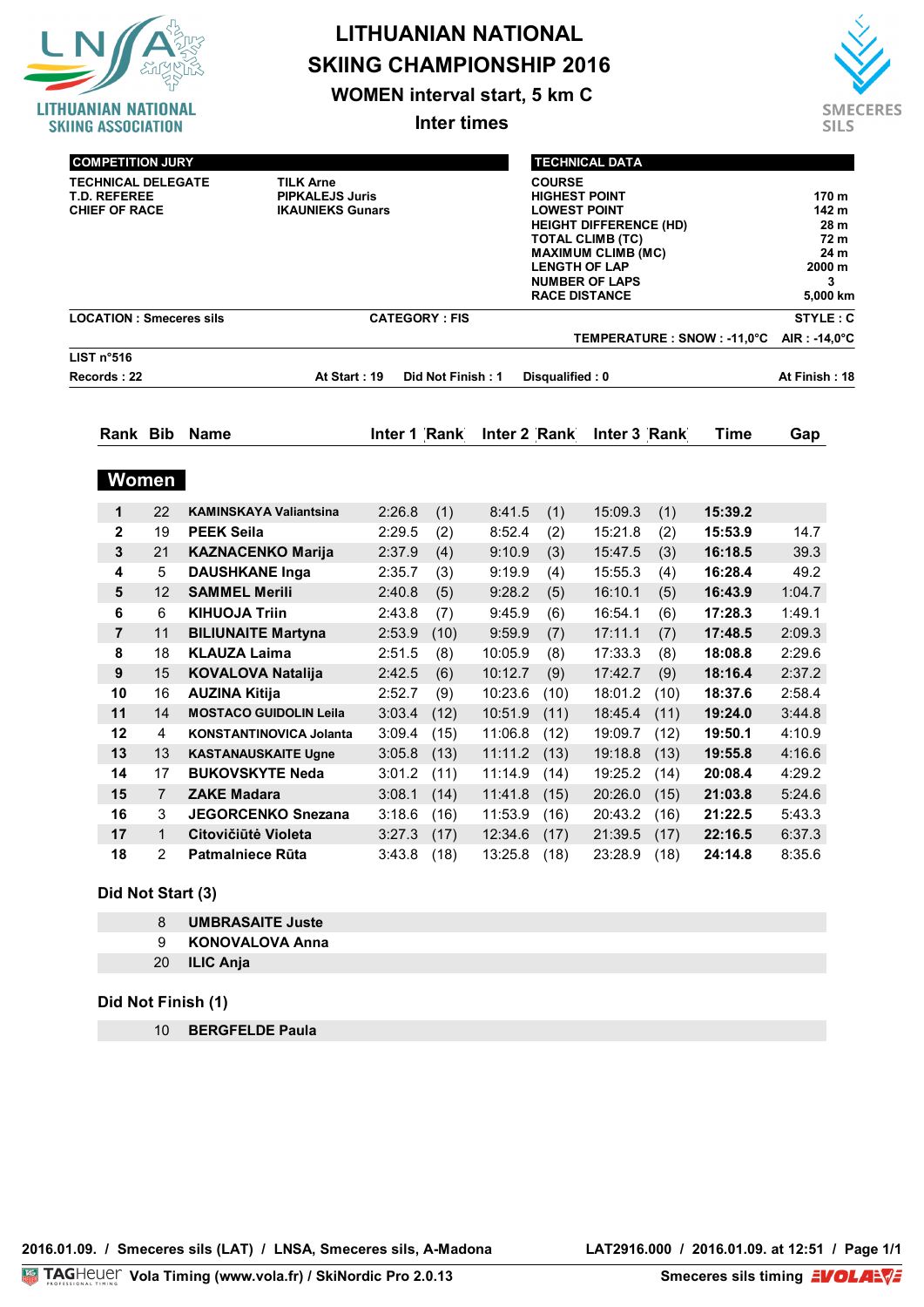

# **LITHUANIAN NATIONAL SKIING CHAMPIONSHIP 2016 MEN interval start, 10 km C**



Dayle, Dily, Name, Carlo Carlo Carlo Carlo Carlo Carlo Carlo Carlo Carlo Carlo Carlo Carlo Carlo Carlo Carlo Time, Car<br>Paul Dily, Name Carlo Carlo Carlo Carlo Carlo Carlo Carlo Carlo Carlo Carlo Carlo Carlo Carlo Carlo Tim



| naun           | . טוש          | наше                         |        |      | $\sigma$ occupi i (ivality) $\sigma$ ccupi z (ivality) occupi y (ivality) occupi y colority (ivality) occupi y (ivality) |      |        |      |        |      |        |      |      |      | ,,,,,,  | Ψα      |
|----------------|----------------|------------------------------|--------|------|--------------------------------------------------------------------------------------------------------------------------|------|--------|------|--------|------|--------|------|------|------|---------|---------|
| Men            |                |                              |        |      |                                                                                                                          |      |        |      |        |      |        |      |      |      |         |         |
| 1              | 28             | <b>VAICIULIS Modestas</b>    | 4:53.0 | (2)  | 5:05.9                                                                                                                   | (1)  | 5:19.3 | (1)  | 5:19.8 | (2)  | 5:19.5 | (4)  | 26.3 | (6)  | 26:23.8 |         |
| $\mathbf{2}$   | 31             | <b>BIKSE Indulis</b>         | 4:49.3 | (1)  | 5:13.3                                                                                                                   | (2)  | 5:20.5 | (3)  | 5:19.0 | (1)  | 5:20.2 | (5)  | 27.6 | (12) | 26:29.9 | 6.1     |
| 3              | 26             | <b>HIMMA Martti</b>          | 4:59.5 | (4)  | 5:13.7                                                                                                                   | (3)  | 5:20.7 | (4)  | 5:20.9 | (3)  | 5:13.1 | (1)  | 25.0 | (1)  | 26:32.9 | 9.1     |
| 4              | 23             | <b>NASSAR Martin</b>         | 5:00.1 | (5)  | 5:17.9                                                                                                                   | (4)  | 5:22.7 | (6)  | 5:29.3 | (6)  | 5:22.4 | (6)  | 25.3 | (3)  | 26:57.7 | 33.9    |
| 5              | 14             | <b>STROLIA Mantas</b>        | 5:08.0 | (7)  | 5:21.1                                                                                                                   | (8)  | 5:21.8 | (5)  | 5:24.0 | (5)  | 5:19.3 | (3)  | 25.6 | (4)  | 26:59.8 | 36.0    |
| 6              | 25             | <b>KOLL Kristjan</b>         | 5:02.5 | (6)  | 5:24.2                                                                                                                   | (9)  | 5:24.0 | (7)  | 5:30.9 | (7)  | 5:17.0 | (2)  | 25.2 | (2)  | 27:03.8 | 40.0    |
| $\overline{7}$ | 22             | <b>KARNEYENKA Leanid</b>     | 4:56.0 | (3)  | 5:18.5                                                                                                                   | (5)  | 5:26.4 | (8)  | 5:31.2 | (8)  | 5:29.1 | (8)  | 27.1 | (9)  | 27:08.3 | 44.5    |
| 8              | 27             | <b>STROLIA Tautvydas</b>     | 5:10.2 | (8)  | 5:19.5                                                                                                                   | (6)  | 5:20.2 | (2)  | 5:23.6 | (4)  | 5:31.5 | (9)  | 26.1 | (5)  | 27:11.1 | 47.3    |
| 9              | 24             | <b>DRUSYS Jaunius</b>        | 5:10.4 | (9)  | 5:28.0                                                                                                                   | (10) | 5:33.8 | (9)  | 5:37.6 | (10) | 5:29.0 | (7)  | 27.9 | (13) | 27:46.7 | 1:22.9  |
| 10             | 30             | <b>JAKELIUNAS Lukas</b>      | 5:10.9 | (10) | 5:29.4                                                                                                                   | (11) | 5:43.3 | (14) | 5:36.9 | (9)  | 5:43.2 | (10) | 28.4 | (15) | 28:12.1 | 1:48.3  |
| 11             | 32             | <b>LIEPINS Arvis</b>         | 5:15.5 | (11) | 5:32.2                                                                                                                   | (12) | 5:34.2 | (10) | 5:40.1 | (11) | 5:44.2 | (12) | 26.7 | (8)  | 28:12.9 | 1:49.1  |
| 12             | 18             | <b>BAJORAVICIUS Azuolas</b>  | 5:17.5 | (13) | 5:32.5                                                                                                                   | (13) | 5:40.1 | (13) | 5:44.3 | (12) | 5:44.0 | (11) | 27.1 | (9)  | 28:25.5 | 2:01.7  |
| 13             | 10             | <b>KIVLENIEKS Raivo</b>      | 5:15.7 | (12) | 5:32.6                                                                                                                   | (14) | 5:39.3 | (12) | 5:45.9 | (14) | 5:46.5 | (13) | 28.1 | (14) | 28:28.1 | 2:04.3  |
| 14             | 20             | <b>KLISEVICIUS Deividas</b>  | 5:28.7 | (15) | 5:42.1                                                                                                                   | (15) | 5:38.2 | (11) | 5:44.6 | (13) | 5:48.2 | (14) | 26.6 | (7)  | 28:48.4 | 2:24.6  |
| 15             | 16             | <b>TEEARU Hans</b>           | 5:19.9 | (14) | 5:21.0                                                                                                                   | (7)  | 5:53.5 | (15) | 6:02.2 | (16) | 6:04.2 | (16) | 31.5 | (20) | 29:12.3 | 2:48.5  |
| 16             | 12             | <b>KLISEVICIUS Deimantas</b> | 5:39.0 | (17) | 5:48.4                                                                                                                   | (16) | 6:03.2 | (16) | 6:00.1 | (15) | 6:05.0 | (17) | 27.2 | (11) | 30:02.9 | 3:39.1  |
| 17             | 11             | <b>TETERIS Janis</b>         | 5:40.5 | (18) | 6:08.1                                                                                                                   | (17) | 6:03.6 | (17) | 6:07.6 | (17) | 6:01.4 | (15) | 30.0 | (18) | 30:31.2 | 4:07.4  |
| 18             | 13             | <b>RUMIANCEV Viaceslav</b>   | 5:53.3 | (19) | 6:10.5                                                                                                                   | (18) | 6:10.6 | (18) | 6:16.7 | (18) | 6:11.9 | (18) | 29.3 | (16) | 31:12.3 | 4:48.5  |
| 19             | 17             | <b>RINDZEVICIUS Marijus</b>  | 5:31.8 | (16) | 6:19.8                                                                                                                   | (19) | 6:39.9 | (20) | 6:33.8 | (19) | 6:19.4 | (19) | 29.8 | (17) | 31:54.5 | 5:30.7  |
| 20             | 6              | <b>SVEDAS Ramunas</b>        | 6:11.6 | (21) | 6:33.9                                                                                                                   | (20) | 6:30.7 | (19) | 6:42.2 | (20) | 6:37.3 | (20) | 30.3 | (19) | 33:06.0 | 6:42.2  |
| 21             | $\overline{7}$ | ŠČERBAVIČIUS Edvardas        | 6:14.1 | (22) | 6:37.3                                                                                                                   | (21) | 6:50.6 | (21) | 6:57.3 | (22) | 6:48.4 | (21) | 32.3 | (22) | 34:00.0 | 7:36.2  |
| 22             | 5              | ŠULČYS Nerijus               | 6:15.8 | (24) | 6:51.4                                                                                                                   | (23) | 6:56.2 | (23) | 6:57.0 | (21) | 7:00.8 | (22) | 33.7 | (24) | 34:34.9 | 8:11.1  |
| 23             | $\overline{2}$ | <b>ŠULČYS Kasparas</b>       | 6:14.4 | (23) | 6:46.4                                                                                                                   | (22) | 6:52.3 | (22) | 7:12.8 | (23) | 7:01.4 | (23) | 33.1 | (23) | 34:40.4 | 8:16.6  |
| 24             | 8              | <b>JANUŠKEVIČIUS Paulius</b> | 6:30.1 | (25) | 6:52.8                                                                                                                   | (24) | 7:03.7 | (24) | 7:13.0 | (24) | 7:14.0 | (24) | 32.1 | (21) | 35:25.7 | 9:01.9  |
| 25             | 3              | PAUKŠTĖ Tomas                | 6:09.7 | (20) | 6:57.3                                                                                                                   | (25) | 7:38.8 | (26) | 7:48.0 | (27) | 7:30.1 | (26) | 34.2 | (25) | 36:38.1 | 10:14.3 |
| 26             | 4              | <b>SEŠKENS Leons</b>         | 6:35.0 | (26) | 7:11.5                                                                                                                   | (26) | 7:23.1 | (25) | 7:28.8 | (25) | 7:27.2 | (25) | 35.5 | (26) | 36:41.1 | 10:17.3 |
| 27             | $\mathbf{1}$   | <b>ČAPLIKAS Laimonas</b>     | 6:48.2 | (27) | 7:42.8                                                                                                                   | (27) | 7:48.6 | (27) | 7:46.9 | (26) | 7:44.3 | (27) | 39.8 | (27) | 38:30.6 | 12:06.8 |
| 28             | 9              | <b>PATMALNIEKS Gundars</b>   | 8:27.3 | (28) | 8:54.4                                                                                                                   | (28) | 9:04.7 | (28) | 8:59.9 | (28) | 9:13.0 | (28) | 40.2 | (28) | 45:19.5 | 18:55.7 |

### **Did Not Start (4)**

**VAITKUS Rokas**

**VIGANTS Raimo**

**TERENTJEV Stepan**

**2016.01.09. / Smeceres sils (LAT) / LNSA, Smeceres sils, A-Madona LAT2917.000 / 2016.01.09. at 14:20 / Page 1/1**